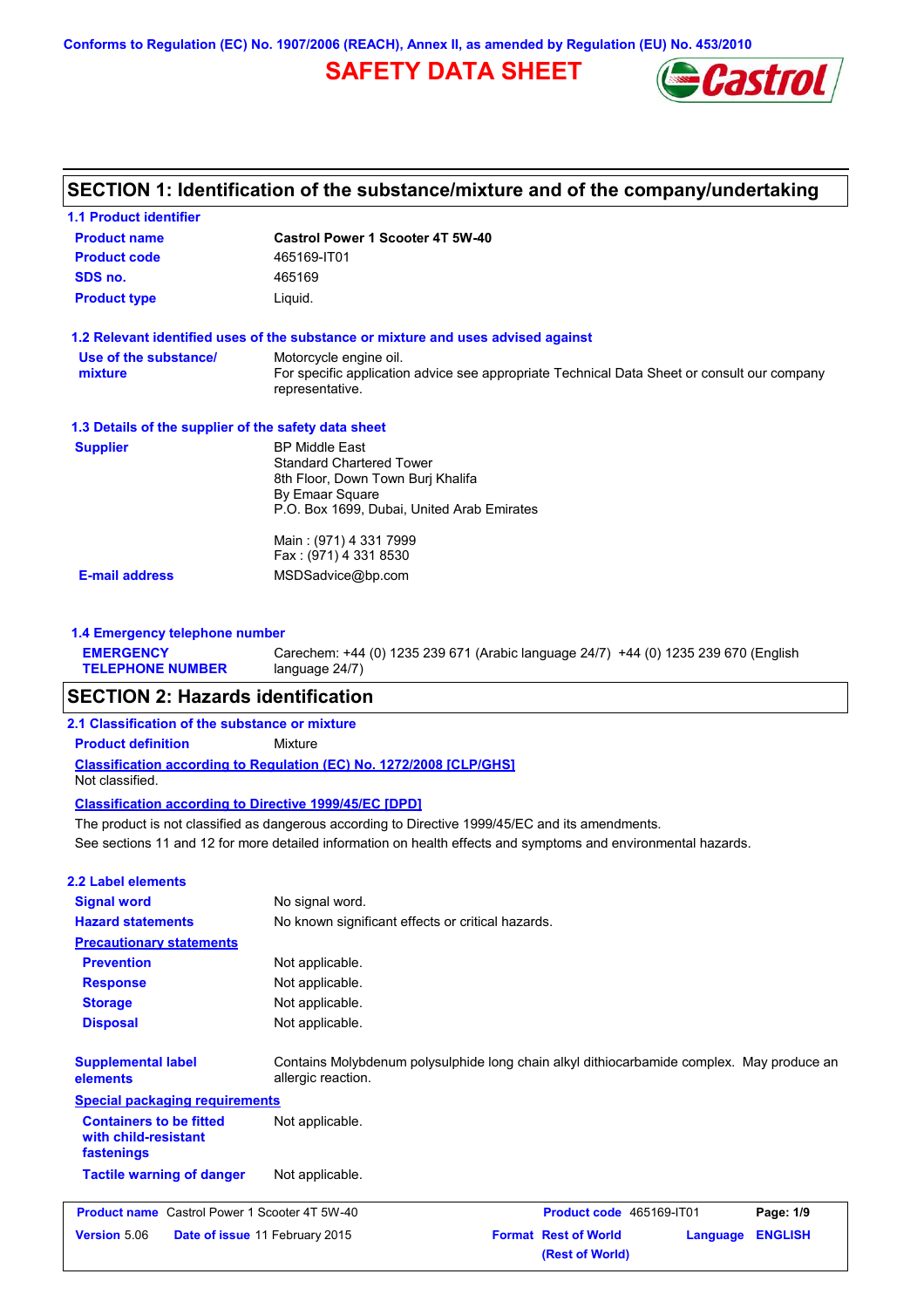# **SECTION 2: Hazards identification**

## **2.3 Other hazards**

**Other hazards which do** 

**not result in classification** Defatting to the skin. USED ENGINE OILS Used engine oil may contain hazardous components which have the potential to cause skin cancer. See Toxicological Information, section 11 of this Safety Data Sheet.

## **SECTION 3: Composition/information on ingredients**

**Substance/mixture** Mixture

Chemically modified base oil Proprietary performance additives.

|                                                               |            |              |                 | <b>Classification</b>                         |             |  |
|---------------------------------------------------------------|------------|--------------|-----------------|-----------------------------------------------|-------------|--|
| <b>Product/ingredient</b><br>name                             | CAS no.    | %            | 67/548/EEC      | <b>Regulation (EC) No.</b><br>1272/2008 [CLP] | <b>Type</b> |  |
| Distillates (petroleum),<br>hydrotreated, heavy<br>paraffinic | 64742-54-7 | $≥50 - < 75$ | Not classified. | Asp. Tox. 1, H304                             | [1] [2]     |  |

### **See Section 16 for the full text of the H statements declared above.**

Type

[1] Substance classified with a health or environmental hazard

[2] Substance with a workplace exposure limit

[3] Substance meets the criteria for PBT according to Regulation (EC) No. 1907/2006, Annex XIII

[4] Substance meets the criteria for vPvB according to Regulation (EC) No. 1907/2006, Annex XIII

[5] Substance of equivalent concern

Occupational exposure limits, if available, are listed in Section 8.

# **SECTION 4: First aid measures**

## **4.1 Description of first aid measures**

| <b>Eye contact</b>                | In case of contact, immediately flush eyes with plenty of water for at least 15 minutes. Eyelids<br>should be held away from the eyeball to ensure thorough rinsing. Check for and remove any<br>contact lenses. Get medical attention. |
|-----------------------------------|-----------------------------------------------------------------------------------------------------------------------------------------------------------------------------------------------------------------------------------------|
| <b>Skin contact</b>               | Wash skin thoroughly with soap and water or use recognised skin cleanser. Remove<br>contaminated clothing and shoes. Wash clothing before reuse. Clean shoes thoroughly before<br>reuse. Get medical attention if irritation develops.  |
| <b>Inhalation</b>                 | If inhaled, remove to fresh air. Get medical attention if symptoms appear.                                                                                                                                                              |
| <b>Ingestion</b>                  | Do not induce vomiting unless directed to do so by medical personnel. Get medical attention if<br>symptoms occur.                                                                                                                       |
| <b>Protection of first-aiders</b> | No action shall be taken involving any personal risk or without suitable training.                                                                                                                                                      |

## **4.2 Most important symptoms and effects, both acute and delayed**

See Section 11 for more detailed information on health effects and symptoms.

## **4.3 Indication of any immediate medical attention and special treatment needed**

**Notes to physician** Treatment should in general be symptomatic and directed to relieving any effects.

## **SECTION 5: Firefighting measures**

| 5.1 Extinguishing media                         |                                                                                     |
|-------------------------------------------------|-------------------------------------------------------------------------------------|
| <b>Suitable extinguishing</b>                   | In case of fire, use foam, dry chemical or carbon dioxide extinguisher or spray.    |
| media                                           |                                                                                     |
| Unsuitable extinguishing<br>media               | Do not use water jet.                                                               |
|                                                 | 5.2 Special hazards arising from the substance or mixture                           |
| <b>Hazards from the</b><br>substance or mixture | In a fire or if heated, a pressure increase will occur and the container may burst. |
| Hazardous combustion                            | Combustion products may include the following:                                      |

#### **Hazardous combustion products** nay include the following: carbon oxides (CO, CO2) (carbon monoxide, carbon dioxide)

## **5.3 Advice for firefighters**

| <b>Product name</b> Castrol Power 1 Scooter 4T 5W-40 |                                       | <b>Product code</b> 465169-IT01 |                             | Page: 2/9        |  |
|------------------------------------------------------|---------------------------------------|---------------------------------|-----------------------------|------------------|--|
| <b>Version</b> 5.06                                  | <b>Date of issue 11 February 2015</b> |                                 | <b>Format Rest of World</b> | Language ENGLISH |  |
|                                                      |                                       |                                 | (Rest of World)             |                  |  |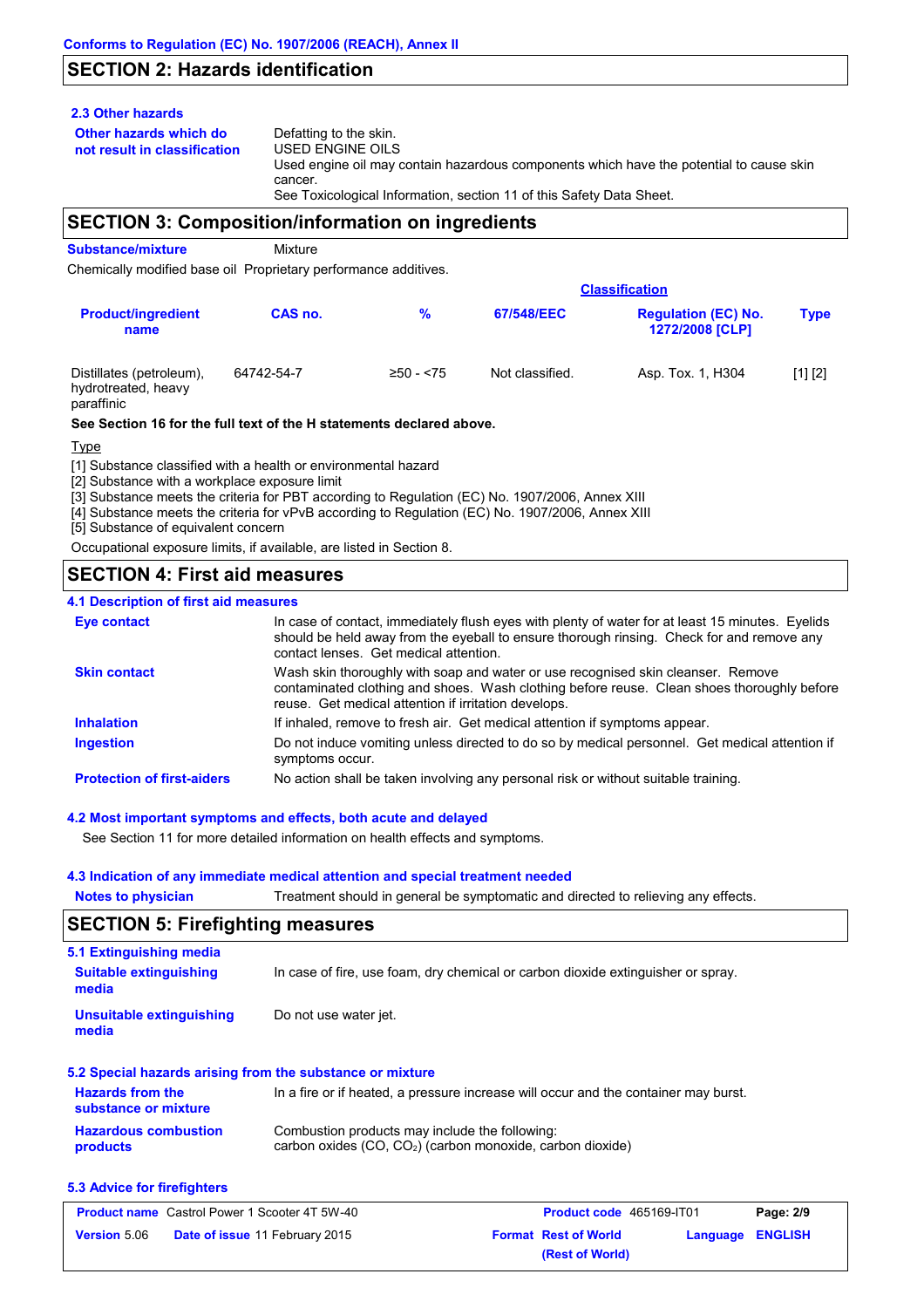# **SECTION 5: Firefighting measures**

| <b>Special precautions for</b><br>fire-fighters          | Promptly isolate the scene by removing all persons from the vicinity of the incident if there is a<br>fire. No action shall be taken involving any personal risk or without suitable training.                                                                                            |
|----------------------------------------------------------|-------------------------------------------------------------------------------------------------------------------------------------------------------------------------------------------------------------------------------------------------------------------------------------------|
| <b>Special protective</b><br>equipment for fire-fighters | Fire-fighters should wear appropriate protective equipment and self-contained breathing<br>apparatus (SCBA) with a full face-piece operated in positive pressure mode. Clothing for fire-<br>fighters (including helmets, protective boots and gloves) conforming to European standard EN |
|                                                          | 469 will provide a basic level of protection for chemical incidents.                                                                                                                                                                                                                      |

# **SECTION 6: Accidental release measures**

|                                                          | 6.1 Personal precautions, protective equipment and emergency procedures                                                                                                                                                                                                                                                                                                                        |
|----------------------------------------------------------|------------------------------------------------------------------------------------------------------------------------------------------------------------------------------------------------------------------------------------------------------------------------------------------------------------------------------------------------------------------------------------------------|
| For non-emergency<br>personnel                           | No action shall be taken involving any personal risk or without suitable training. Evacuate<br>surrounding areas. Keep unnecessary and unprotected personnel from entering. Do not touch<br>or walk through spilt material. Floors may be slippery; use care to avoid falling. Put on<br>appropriate personal protective equipment.                                                            |
| For emergency responders                                 | If specialised clothing is required to deal with the spillage, take note of any information in<br>Section 8 on suitable and unsuitable materials. See also the information in "For non-<br>emergency personnel".                                                                                                                                                                               |
| <b>6.2 Environmental</b><br>precautions                  | Avoid dispersal of spilt material and runoff and contact with soil, waterways, drains and sewers.<br>Inform the relevant authorities if the product has caused environmental pollution (sewers,<br>waterways, soil or air).                                                                                                                                                                    |
| 6.3 Methods and material for containment and cleaning up |                                                                                                                                                                                                                                                                                                                                                                                                |
| <b>Small spill</b>                                       | Stop leak if without risk. Move containers from spill area. Absorb with an inert material and<br>place in an appropriate waste disposal container. Dispose of via a licensed waste disposal<br>contractor.                                                                                                                                                                                     |
| <b>Large spill</b>                                       | Stop leak if without risk. Move containers from spill area. Prevent entry into sewers, water<br>courses, basements or confined areas. Contain and collect spillage with non-combustible,<br>absorbent material e.g. sand, earth, vermiculite or diatomaceous earth and place in container<br>for disposal according to local regulations. Dispose of via a licensed waste disposal contractor. |
| 6.4 Reference to other<br><b>sections</b>                | See Section 1 for emergency contact information.<br>See Section 5 for firefighting measures.<br>See Section 8 for information on appropriate personal protective equipment.<br>See Section 12 for environmental precautions.<br>See Section 13 for additional waste treatment information.                                                                                                     |

# **SECTION 7: Handling and storage**

| 7.1 Precautions for safe handling                                                    |                                                                                                                                                                                                                                                                                                                                                                                                                                                                                          |
|--------------------------------------------------------------------------------------|------------------------------------------------------------------------------------------------------------------------------------------------------------------------------------------------------------------------------------------------------------------------------------------------------------------------------------------------------------------------------------------------------------------------------------------------------------------------------------------|
| <b>Protective measures</b>                                                           | Put on appropriate personal protective equipment.                                                                                                                                                                                                                                                                                                                                                                                                                                        |
| <b>Advice on general</b><br>occupational hygiene                                     | Eating, drinking and smoking should be prohibited in areas where this material is handled,<br>stored and processed. Wash thoroughly after handling. Remove contaminated clothing and<br>protective equipment before entering eating areas. See also Section 8 for additional<br>information on hygiene measures.                                                                                                                                                                         |
| <b>7.2 Conditions for safe</b><br>storage, including any<br><i>incompatibilities</i> | Store in accordance with local requiations. Store in a dry, cool and well-ventilated area, away<br>from incompatible materials (see Section 10). Keep away from heat and direct sunlight. Keep<br>container tightly closed and sealed until ready for use. Containers that have been opened must<br>be carefully resealed and kept upright to prevent leakage. Store and use only in equipment/<br>containers designed for use with this product. Do not store in unlabelled containers. |
| <b>Not suitable</b>                                                                  | Prolonged exposure to elevated temperature.                                                                                                                                                                                                                                                                                                                                                                                                                                              |
| 7.3 Specific end use(s)                                                              |                                                                                                                                                                                                                                                                                                                                                                                                                                                                                          |

**Recommendations**

### See section 1.2 and Exposure scenarios in annex, if applicable.

# **SECTION 8: Exposure controls/personal protection**

## **8.1 Control parameters**

**Occupational exposure limits**

| <b>Product/ingredient name</b> | <b>Exposure limit values</b> |
|--------------------------------|------------------------------|
|                                |                              |

Distillates (petroleum), hydrotreated, heavy paraffinic **ACGIH TLV (United States).**

TWA: 5 mg/m<sup>3</sup> 8 hours. Issued/Revised: 11/2009 Form: Inhalable fraction Whilst specific OELs for certain components may be shown in this section, other components may be present in any mist,

vapour or dust produced. Therefore, the specific OELs may not be applicable to the product as a whole and are provided for guidance only.

| <b>Product name</b> Castrol Power 1 Scooter 4T 5W-40 |                                       | <b>Product code</b> 465169-IT01 |                             | Page: 3/9               |  |
|------------------------------------------------------|---------------------------------------|---------------------------------|-----------------------------|-------------------------|--|
| <b>Version</b> 5.06                                  | <b>Date of issue 11 February 2015</b> |                                 | <b>Format Rest of World</b> | <b>Language ENGLISH</b> |  |
|                                                      |                                       |                                 | (Rest of World)             |                         |  |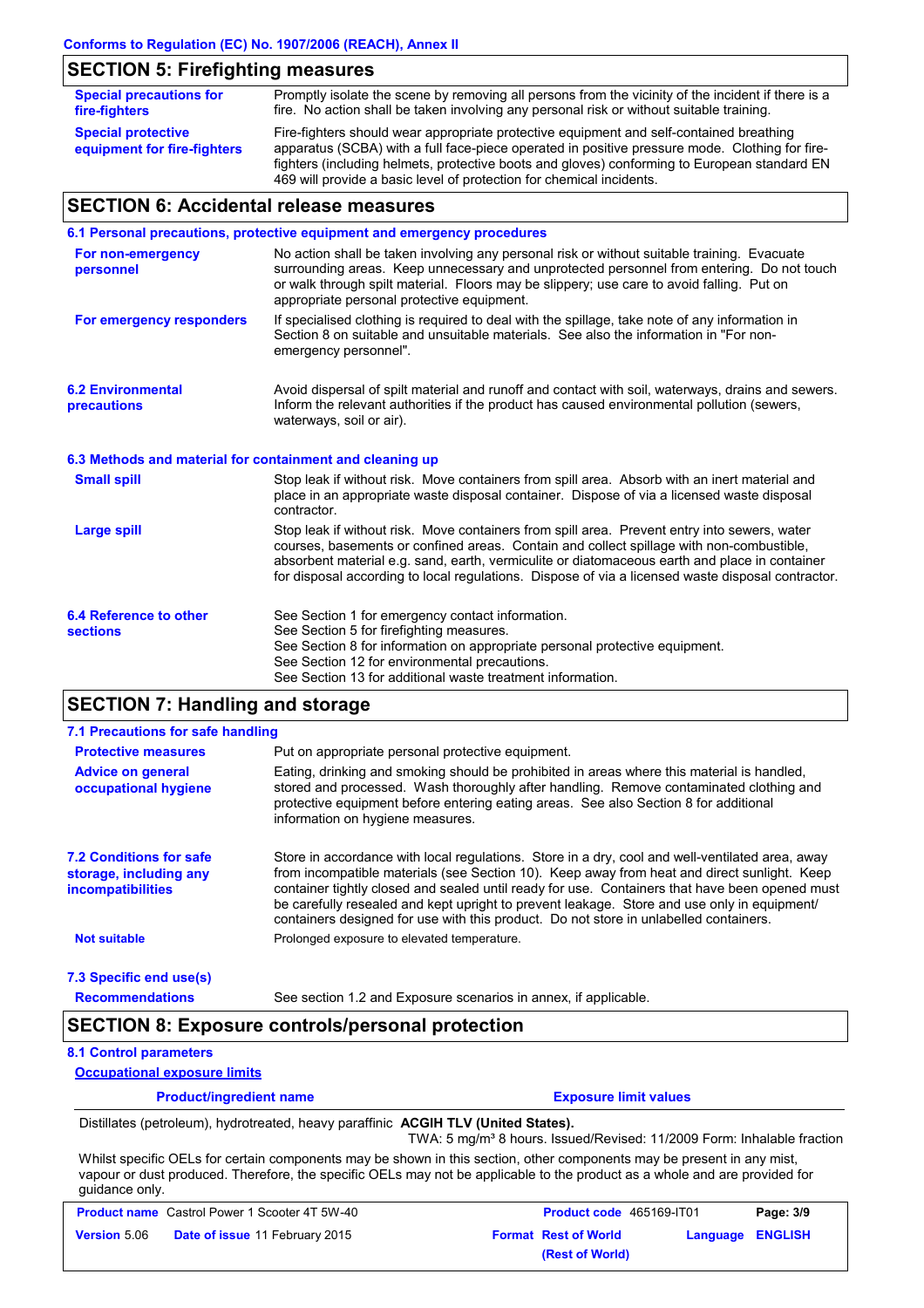# **SECTION 8: Exposure controls/personal protection**

| <b>Recommended monitoring</b><br>procedures                    | If this product contains ingredients with exposure limits, personal, workplace atmosphere or<br>biological monitoring may be required to determine the effectiveness of the ventilation or other<br>control measures and/or the necessity to use respiratory protective equipment. Reference<br>should be made to monitoring standards, such as the following: European Standard EN 689<br>(Workplace atmospheres - Guidance for the assessment of exposure by inhalation to chemical<br>agents for comparison with limit values and measurement strategy) European Standard EN<br>14042 (Workplace atmospheres - Guide for the application and use of procedures for the<br>assessment of exposure to chemical and biological agents) European Standard EN 482<br>(Workplace atmospheres - General requirements for the performance of procedures for the<br>measurement of chemical agents) Reference to national guidance documents for methods for<br>the determination of hazardous substances will also be required. |
|----------------------------------------------------------------|----------------------------------------------------------------------------------------------------------------------------------------------------------------------------------------------------------------------------------------------------------------------------------------------------------------------------------------------------------------------------------------------------------------------------------------------------------------------------------------------------------------------------------------------------------------------------------------------------------------------------------------------------------------------------------------------------------------------------------------------------------------------------------------------------------------------------------------------------------------------------------------------------------------------------------------------------------------------------------------------------------------------------|
| <b>Derived No Effect Level</b>                                 |                                                                                                                                                                                                                                                                                                                                                                                                                                                                                                                                                                                                                                                                                                                                                                                                                                                                                                                                                                                                                            |
| No DNELs/DMELs available.                                      |                                                                                                                                                                                                                                                                                                                                                                                                                                                                                                                                                                                                                                                                                                                                                                                                                                                                                                                                                                                                                            |
| <b>Predicted No Effect Concentration</b><br>No PNECs available |                                                                                                                                                                                                                                                                                                                                                                                                                                                                                                                                                                                                                                                                                                                                                                                                                                                                                                                                                                                                                            |
| <b>8.2 Exposure controls</b>                                   |                                                                                                                                                                                                                                                                                                                                                                                                                                                                                                                                                                                                                                                                                                                                                                                                                                                                                                                                                                                                                            |
| <b>Appropriate engineering</b><br>controls                     | Provide exhaust ventilation or other engineering controls to keep the relevant airborne<br>concentrations below their respective occupational exposure limits.<br>All activities involving chemicals should be assessed for their risks to health, to ensure<br>exposures are adequately controlled. Personal protective equipment should only be considered<br>after other forms of control measures (e.g. engineering controls) have been suitably evaluated.<br>Personal protective equipment should conform to appropriate standards, be suitable for use, be<br>kept in good condition and properly maintained.<br>Your supplier of personal protective equipment should be consulted for advice on selection and<br>appropriate standards. For further information contact your national organisation for standards.<br>The final choice of protective equipment will depend upon a risk assessment. It is important to<br>ensure that all items of personal protective equipment are compatible.                    |
| <b>Individual protection measures</b>                          |                                                                                                                                                                                                                                                                                                                                                                                                                                                                                                                                                                                                                                                                                                                                                                                                                                                                                                                                                                                                                            |
| <b>Hygiene measures</b>                                        | Wash hands, forearms and face thoroughly after handling chemical products, before eating,<br>smoking and using the lavatory and at the end of the working period. Ensure that eyewash<br>stations and safety showers are close to the workstation location.                                                                                                                                                                                                                                                                                                                                                                                                                                                                                                                                                                                                                                                                                                                                                                |
| <b>Respiratory protection</b>                                  | Respiratory protective equipment is not normally required where there is adequate natural or<br>local exhaust ventilation to control exposure.<br>In case of insufficient ventilation, wear suitable respiratory equipment.<br>The correct choice of respiratory protection depends upon the chemicals being handled, the<br>conditions of work and use, and the condition of the respiratory equipment. Safety procedures<br>should be developed for each intended application. Respiratory protection equipment should<br>therefore be chosen in consultation with the supplier/manufacturer and with a full assessment<br>of the working conditions.                                                                                                                                                                                                                                                                                                                                                                    |
| <b>Eye/face protection</b>                                     | Safety glasses with side shields.                                                                                                                                                                                                                                                                                                                                                                                                                                                                                                                                                                                                                                                                                                                                                                                                                                                                                                                                                                                          |
| <b>Skin protection</b><br><b>Hand protection</b>               | <b>General Information:</b>                                                                                                                                                                                                                                                                                                                                                                                                                                                                                                                                                                                                                                                                                                                                                                                                                                                                                                                                                                                                |
|                                                                | Because specific work environments and material handling practices vary, safety procedures<br>should be developed for each intended application. The correct choice of protective gloves<br>depends upon the chemicals being handled, and the conditions of work and use. Most gloves<br>provide protection for only a limited time before they must be discarded and replaced (even the<br>best chemically resistant gloves will break down after repeated chemical exposures).                                                                                                                                                                                                                                                                                                                                                                                                                                                                                                                                           |
|                                                                | Gloves should be chosen in consultation with the supplier / manufacturer and taking account of<br>a full assessment of the working conditions.                                                                                                                                                                                                                                                                                                                                                                                                                                                                                                                                                                                                                                                                                                                                                                                                                                                                             |
|                                                                | Recommended: Nitrile gloves.<br><b>Breakthrough time:</b>                                                                                                                                                                                                                                                                                                                                                                                                                                                                                                                                                                                                                                                                                                                                                                                                                                                                                                                                                                  |
|                                                                | Breakthrough time data are generated by glove manufacturers under laboratory test conditions<br>and represent how long a glove can be expected to provide effective permeation resistance. It<br>is important when following breakthrough time recommendations that actual workplace<br>conditions are taken into account. Always consult with your glove supplier for up-to-date<br>technical information on breakthrough times for the recommended glove type.<br>Our recommendations on the selection of gloves are as follows:                                                                                                                                                                                                                                                                                                                                                                                                                                                                                         |
|                                                                | Continuous contact:                                                                                                                                                                                                                                                                                                                                                                                                                                                                                                                                                                                                                                                                                                                                                                                                                                                                                                                                                                                                        |
|                                                                | Gloves with a minimum breakthrough time of 240 minutes, or >480 minutes if suitable gloves<br>can be obtained.                                                                                                                                                                                                                                                                                                                                                                                                                                                                                                                                                                                                                                                                                                                                                                                                                                                                                                             |
| <b>Product name</b> Castrol Power 1 Scooter 4T 5W-40           | Product code 465169-IT01<br>Page: 4/9                                                                                                                                                                                                                                                                                                                                                                                                                                                                                                                                                                                                                                                                                                                                                                                                                                                                                                                                                                                      |
| <b>Version 5.06</b>                                            | <b>Format Rest of World</b><br>Date of issue 11 February 2015<br><b>Language ENGLISH</b>                                                                                                                                                                                                                                                                                                                                                                                                                                                                                                                                                                                                                                                                                                                                                                                                                                                                                                                                   |

**(Rest of World)**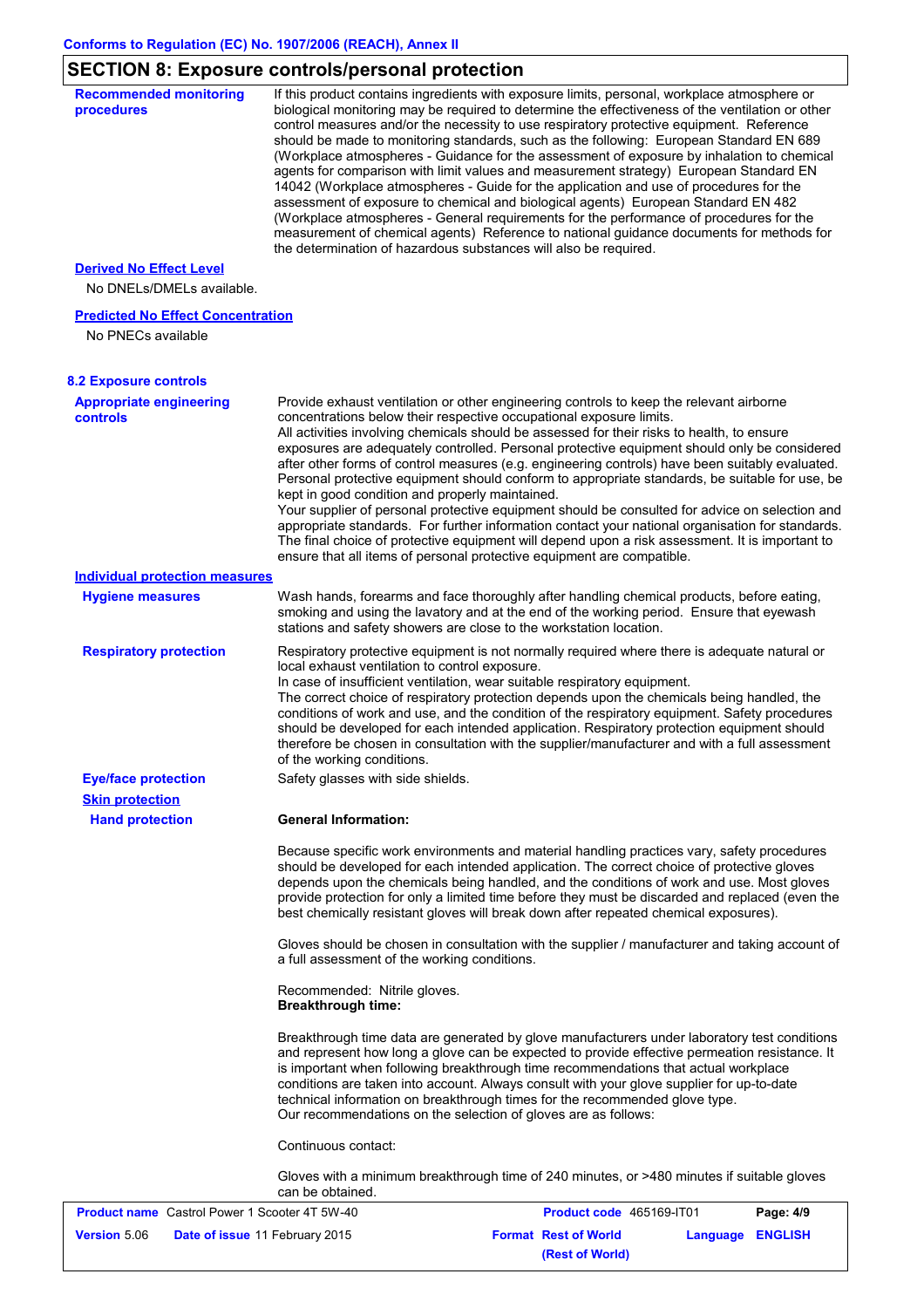## **SECTION 8: Exposure controls/personal protection**

If suitable gloves are not available to offer that level of protection, gloves with shorter breakthrough times may be acceptable as long as appropriate glove maintenance and replacement regimes are determined and adhered to.

Short-term / splash protection:

Recommended breakthrough times as above.

It is recognised that for short-term, transient exposures, gloves with shorter breakthrough times may commonly be used. Therefore, appropriate maintenance and replacement regimes must be determined and rigorously followed.

#### **Glove Thickness:**

For general applications, we recommend gloves with a thickness typically greater than 0.35 mm.

It should be emphasised that glove thickness is not necessarily a good predictor of glove resistance to a specific chemical, as the permeation efficiency of the glove will be dependent on the exact composition of the glove material. Therefore, glove selection should also be based on consideration of the task requirements and knowledge of breakthrough times. Glove thickness may also vary depending on the glove manufacturer, the glove type and the glove model. Therefore, the manufacturers' technical data should always be taken into account to ensure selection of the most appropriate glove for the task.

Note: Depending on the activity being conducted, gloves of varying thickness may be required for specific tasks. For example:

 • Thinner gloves (down to 0.1 mm or less) may be required where a high degree of manual dexterity is needed. However, these gloves are only likely to give short duration protection and would normally be just for single use applications, then disposed of.

 • Thicker gloves (up to 3 mm or more) may be required where there is a mechanical (as well as a chemical) risk i.e. where there is abrasion or puncture potential.

**Skin and body**

Use of protective clothing is good industrial practice.

Personal protective equipment for the body should be selected based on the task being performed and the risks involved and should be approved by a specialist before handling this product.

Cotton or polyester/cotton overalls will only provide protection against light superficial contamination that will not soak through to the skin. Overalls should be laundered on a regular basis. When the risk of skin exposure is high (e.g. when cleaning up spillages or if there is a risk of splashing) then chemical resistant aprons and/or impervious chemical suits and boots will be required.

**Personal protective equipment (Pictograms)**

**Environmental exposure controls**

Emissions from ventilation or work process equipment should be checked to ensure they comply with the requirements of environmental protection legislation. In some cases, fume scrubbers, filters or engineering modifications to the process equipment will be necessary to reduce emissions to acceptable levels.

**(Rest of World)**

# **SECTION 9: Physical and chemical properties**

| 9.1 Information on basic physical and chemical properties    |                |                             |          |                |  |
|--------------------------------------------------------------|----------------|-----------------------------|----------|----------------|--|
| <b>Appearance</b>                                            |                |                             |          |                |  |
| <b>Physical state</b>                                        | Liquid.        |                             |          |                |  |
| <b>Colour</b>                                                | Red.           |                             |          |                |  |
| <b>Odour</b>                                                 | Not available. |                             |          |                |  |
| <b>Odour threshold</b>                                       |                |                             |          |                |  |
| pH                                                           | Not available. |                             |          |                |  |
| <b>Melting point/freezing point</b>                          | Not available. |                             |          |                |  |
| Initial boiling point and boiling<br>range                   | Not available. |                             |          |                |  |
| <b>Pour point</b>                                            | $\leq$ -18 °C  |                             |          |                |  |
| <b>Flash point</b><br>[Product does not sustain combustion.] |                |                             |          |                |  |
| <b>Evaporation rate</b>                                      | Not available. |                             |          |                |  |
| <b>Product name</b> Castrol Power 1 Scooter 4T 5W-40         |                | Product code 465169-IT01    |          | Page: 5/9      |  |
| Version 5.06<br>Date of issue 11 February 2015               |                | <b>Format Rest of World</b> | Language | <b>ENGLISH</b> |  |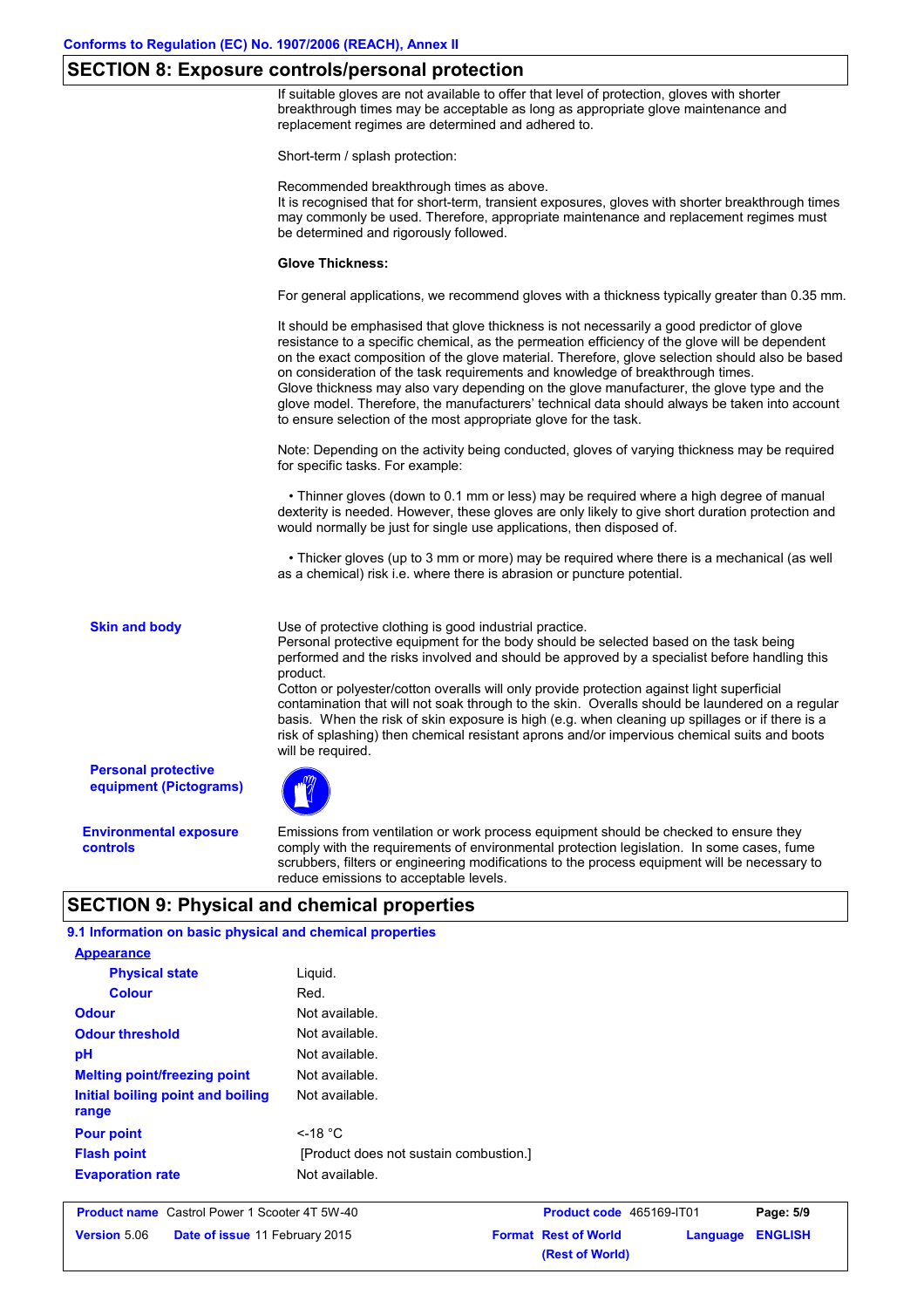# **SECTION 9: Physical and chemical properties**

| <b>Flammability (solid, gas)</b>                       | Not available.                                                                                                                   |
|--------------------------------------------------------|----------------------------------------------------------------------------------------------------------------------------------|
| <b>Upper/lower flammability or</b><br>explosive limits | Not available.                                                                                                                   |
| <b>Vapour pressure</b>                                 | Not available.                                                                                                                   |
| <b>Vapour density</b>                                  | Not available.                                                                                                                   |
| <b>Relative density</b>                                | Not available.                                                                                                                   |
| <b>Density</b>                                         | 851 kg/m <sup>3</sup> (0.851 g/cm <sup>3</sup> ) at 20°C                                                                         |
| <b>Solubility(ies)</b>                                 | insoluble in water.                                                                                                              |
| <b>Partition coefficient: n-octanol/</b><br>water      | >3                                                                                                                               |
| <b>Auto-ignition temperature</b>                       | Not available.                                                                                                                   |
| <b>Decomposition temperature</b>                       | Not available.                                                                                                                   |
| <b>Viscosity</b>                                       | Kinematic: 76 mm <sup>2</sup> /s (76 cSt) at $40^{\circ}$ C<br>Kinematic: 13.5 mm <sup>2</sup> /s (13.5 cSt) at 100 $^{\circ}$ C |
| <b>Explosive properties</b>                            | Not available.                                                                                                                   |
| <b>Oxidising properties</b>                            | Not available.                                                                                                                   |

## **9.2 Other information**

No additional information.

| <b>SECTION 10: Stability and reactivity</b>       |                                                                                                                                                                         |  |
|---------------------------------------------------|-------------------------------------------------------------------------------------------------------------------------------------------------------------------------|--|
| <b>10.1 Reactivity</b>                            | No specific test data available for this product. Refer to Conditions to avoid and Incompatible<br>materials for additional information.                                |  |
| <b>10.2 Chemical stability</b>                    | The product is stable.                                                                                                                                                  |  |
| <b>10.3 Possibility of</b><br>hazardous reactions | Under normal conditions of storage and use, hazardous reactions will not occur.<br>Under normal conditions of storage and use, hazardous polymerisation will not occur. |  |
| <b>10.4 Conditions to avoid</b>                   | Avoid all possible sources of ignition (spark or flame).                                                                                                                |  |
| <b>10.5 Incompatible materials</b>                | Reactive or incompatible with the following materials: oxidising materials.                                                                                             |  |
| <b>10.6 Hazardous</b><br>decomposition products   | Under normal conditions of storage and use, hazardous decomposition products should not be<br>produced.                                                                 |  |

# **SECTION 11: Toxicological information**

# **11.1 Information on toxicological effects**

## **Acute toxicity estimates**

| <b>Route</b>                                         |                                                                                                     | <b>ATE value</b>                                           |                |  |
|------------------------------------------------------|-----------------------------------------------------------------------------------------------------|------------------------------------------------------------|----------------|--|
| Not available.                                       |                                                                                                     |                                                            |                |  |
| Information on the likely<br>routes of exposure      | Routes of entry anticipated: Dermal, Inhalation.                                                    |                                                            |                |  |
| <b>Potential acute health effects</b>                |                                                                                                     |                                                            |                |  |
| <b>Inhalation</b>                                    | Vapour inhalation under ambient conditions is not normally a problem due to low vapour<br>pressure. |                                                            |                |  |
| <b>Ingestion</b>                                     | No known significant effects or critical hazards.                                                   |                                                            |                |  |
| <b>Skin contact</b>                                  | Defatting to the skin. May cause skin dryness and irritation.                                       |                                                            |                |  |
| <b>Eye contact</b>                                   |                                                                                                     | No known significant effects or critical hazards.          |                |  |
|                                                      | Symptoms related to the physical, chemical and toxicological characteristics                        |                                                            |                |  |
| <b>Inhalation</b>                                    | No specific data.                                                                                   |                                                            |                |  |
| <b>Ingestion</b>                                     | No specific data.                                                                                   |                                                            |                |  |
| <b>Skin contact</b>                                  | Adverse symptoms may include the following:<br>irritation<br>dryness<br>cracking                    |                                                            |                |  |
| <b>Eye contact</b>                                   | No specific data.                                                                                   |                                                            |                |  |
| <b>Product name</b> Castrol Power 1 Scooter 4T 5W-40 |                                                                                                     | Product code 465169-IT01                                   | Page: 6/9      |  |
| Version 5.06                                         | Date of issue 11 February 2015                                                                      | <b>Format Rest of World</b><br>Language<br>(Rest of World) | <b>ENGLISH</b> |  |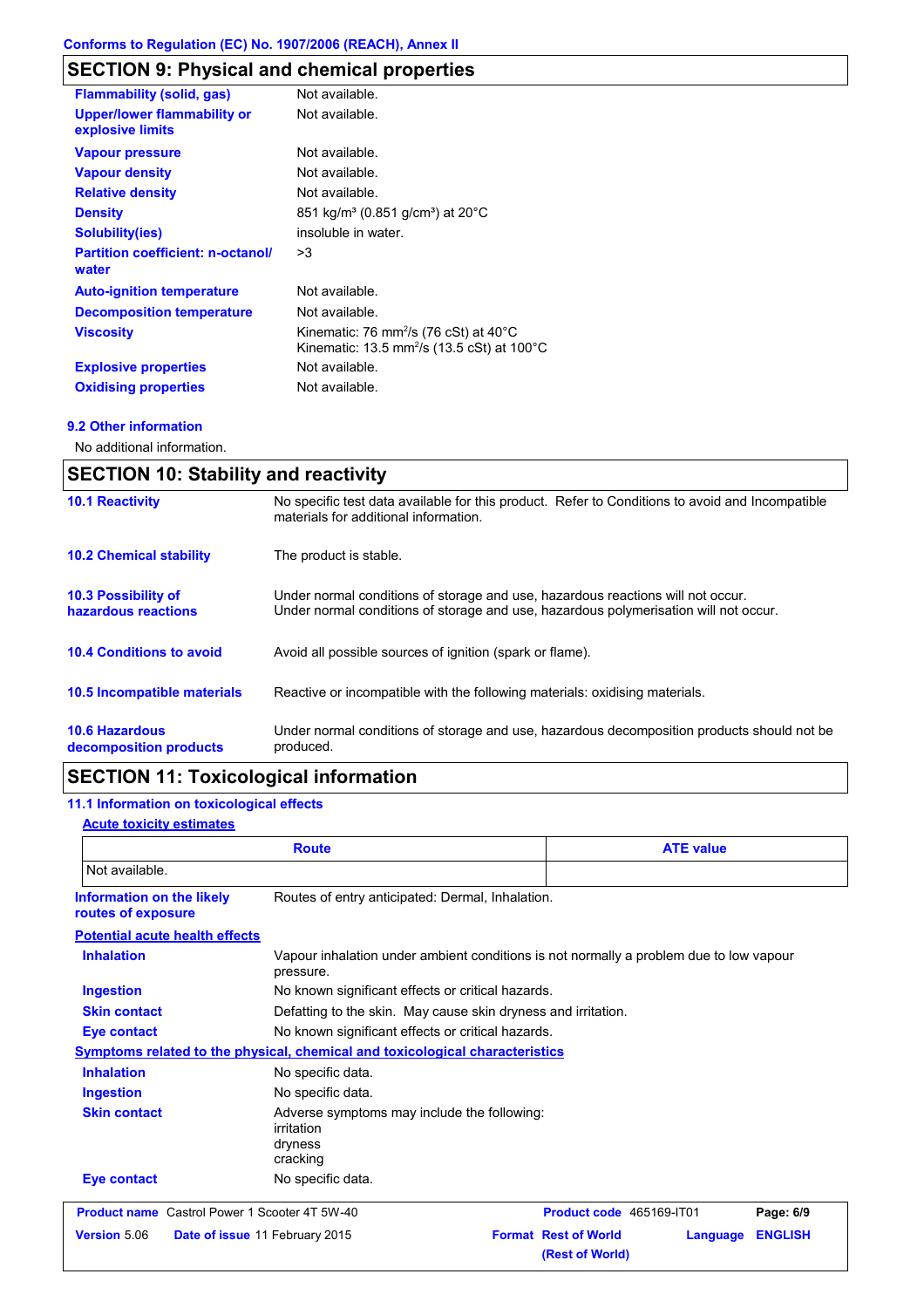# **SECTION 11: Toxicological information**

|                                         | Delayed and immediate effects and also chronic effects from short and long term exposure                                                                                                                                                                                                                                                                                                                 |
|-----------------------------------------|----------------------------------------------------------------------------------------------------------------------------------------------------------------------------------------------------------------------------------------------------------------------------------------------------------------------------------------------------------------------------------------------------------|
| <b>Inhalation</b>                       | Overexposure to the inhalation of airborne droplets or aerosols may cause irritation of the<br>respiratory tract.                                                                                                                                                                                                                                                                                        |
| Ingestion                               | Ingestion of large quantities may cause nausea and diarrhoea.                                                                                                                                                                                                                                                                                                                                            |
| <b>Skin contact</b>                     | Prolonged or repeated contact can defat the skin and lead to irritation and/or dermatitis.                                                                                                                                                                                                                                                                                                               |
| Eye contact                             | Potential risk of transient stinging or redness if accidental eye contact occurs.                                                                                                                                                                                                                                                                                                                        |
| <b>Potential chronic health effects</b> |                                                                                                                                                                                                                                                                                                                                                                                                          |
| <b>General</b>                          | USED ENGINE OILS<br>Combustion products resulting from the operation of internal combustion engines contaminate<br>engine oils during use. Used engine oil may contain hazardous components which have the<br>potential to cause skin cancer. Frequent or prolonged contact with all types and makes of used<br>engine oil must therefore be avoided and a high standard of personal hygiene maintained. |
| <b>Carcinogenicity</b>                  | No known significant effects or critical hazards.                                                                                                                                                                                                                                                                                                                                                        |
| <b>Mutagenicity</b>                     | No known significant effects or critical hazards.                                                                                                                                                                                                                                                                                                                                                        |
| <b>Developmental effects</b>            | No known significant effects or critical hazards.                                                                                                                                                                                                                                                                                                                                                        |
| <b>Fertility effects</b>                | No known significant effects or critical hazards.                                                                                                                                                                                                                                                                                                                                                        |

# **SECTION 12: Ecological information**

# **12.1 Toxicity**

**Environmental hazards** Not classified as dangerous

## **12.2 Persistence and degradability**

Not expected to be rapidly degradable.

## **12.3 Bioaccumulative potential**

This product is not expected to bioaccumulate through food chains in the environment.

| <b>12.4 Mobility in soil</b>                                         |                                                                                                                           |  |  |
|----------------------------------------------------------------------|---------------------------------------------------------------------------------------------------------------------------|--|--|
| <b>Soil/water partition</b><br><b>coefficient</b> (K <sub>oc</sub> ) | Not available.                                                                                                            |  |  |
| <b>Mobility</b>                                                      | Spillages may penetrate the soil causing ground water contamination.                                                      |  |  |
| 12.5 Results of PBT and vPvB assessment                              |                                                                                                                           |  |  |
| <b>PBT</b>                                                           | Not applicable.                                                                                                           |  |  |
| <b>vPvB</b>                                                          | Not applicable.                                                                                                           |  |  |
| 12.6 Other adverse effects                                           |                                                                                                                           |  |  |
| <b>Other ecological information</b>                                  | Spills may form a film on water surfaces causing physical damage to organisms. Oxygen<br>transfer could also be impaired. |  |  |

# **SECTION 13: Disposal considerations**

## **13.1 Waste treatment methods**

## **Product**

**Methods of disposal**

Where possible, arrange for product to be recycled. Dispose of via an authorised person/ licensed waste disposal contractor in accordance with local regulations.

## **European waste catalogue (EWC) Hazardous waste** Yes.

| Waste code | <b>Waste designation</b>                                         |  |
|------------|------------------------------------------------------------------|--|
| $130205*$  | Imineral-based non-chlorinated engine, gear and lubricating oils |  |

However, deviation from the intended use and/or the presence of any potential contaminants may require an alternative waste disposal code to be assigned by the end user.

## **Packaging**

| <b>Methods of disposal</b> | Where possible, arrange for product to be recycled. Dispose of via an authorised person/<br>licensed waste disposal contractor in accordance with local regulations.                                                                    |
|----------------------------|-----------------------------------------------------------------------------------------------------------------------------------------------------------------------------------------------------------------------------------------|
| <b>Special precautions</b> | This material and its container must be disposed of in a safe way. Empty containers or liners<br>may retain some product residues. Avoid dispersal of spilt material and runoff and contact with<br>soil, waterways, drains and sewers. |

| <b>Product name</b> Castrol Power 1 Scooter 4T 5W-40 |                                       | <b>Product code</b> 465169-IT01 |                             | Page: 7/9        |  |
|------------------------------------------------------|---------------------------------------|---------------------------------|-----------------------------|------------------|--|
| <b>Version</b> 5.06                                  | <b>Date of issue 11 February 2015</b> |                                 | <b>Format Rest of World</b> | Language ENGLISH |  |
|                                                      |                                       |                                 | (Rest of World)             |                  |  |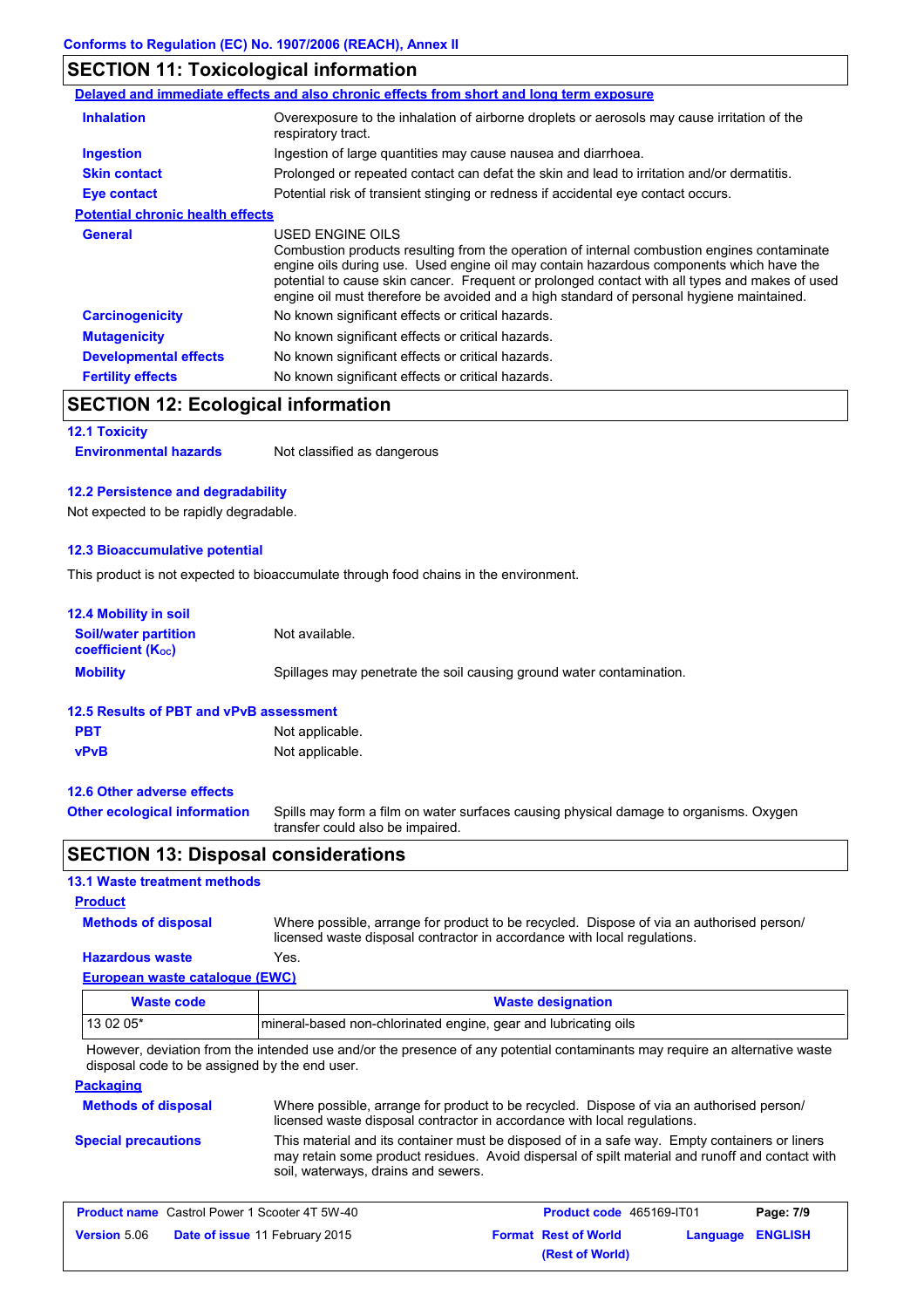# **SECTION 14: Transport information**

|                                           | <b>ADR/RID</b> | <b>ADN</b>     | <b>IMDG</b>    | <b>IATA</b>    |
|-------------------------------------------|----------------|----------------|----------------|----------------|
| 14.1 UN number                            | Not regulated. | Not regulated. | Not regulated. | Not regulated. |
| 14.2 UN proper<br>shipping name           |                |                |                |                |
| <b>14.3 Transport</b><br>hazard class(es) |                |                |                |                |
| 14.4 Packing<br>group                     |                |                |                |                |
| 14.5<br><b>Environmental</b><br>hazards   | No.            | No.            | No.            | No.            |
| <b>Additional</b><br><b>information</b>   |                |                |                |                |

**14.6 Special precautions for user** Not available.

## **SECTION 15: Regulatory information**

**Other regulations Annex XVII - Restrictions** Not applicable. **on the manufacture, placing on the market and use of certain dangerous substances, mixtures and articles REACH Status** The company, as identified in Section 1, sells this product in the EU in compliance with the current requirements of REACH. **15.1 Safety, health and environmental regulations/legislation specific for the substance or mixture EU Regulation (EC) No. 1907/2006 (REACH) Annex XIV - List of substances subject to authorisation Substances of very high concern** None of the components are listed. All components are listed or exempted. All components are listed or exempted. All components are listed or exempted. All components are listed or exempted. All components are listed or exempted. All components are listed or exempted. All components are listed or exempted. **United States inventory (TSCA 8b) Australia inventory (AICS) Canada inventory China inventory (IECSC) Japan inventory (ENCS) Korea inventory (KECI) Philippines inventory (PICCS) Taiwan inventory (CSNN)** Not determined.

| <b>15.2 Chemical Safety</b> |  |
|-----------------------------|--|
| <b>Assessment</b>           |  |

This product contains substances for which Chemical Safety Assessments are still required.